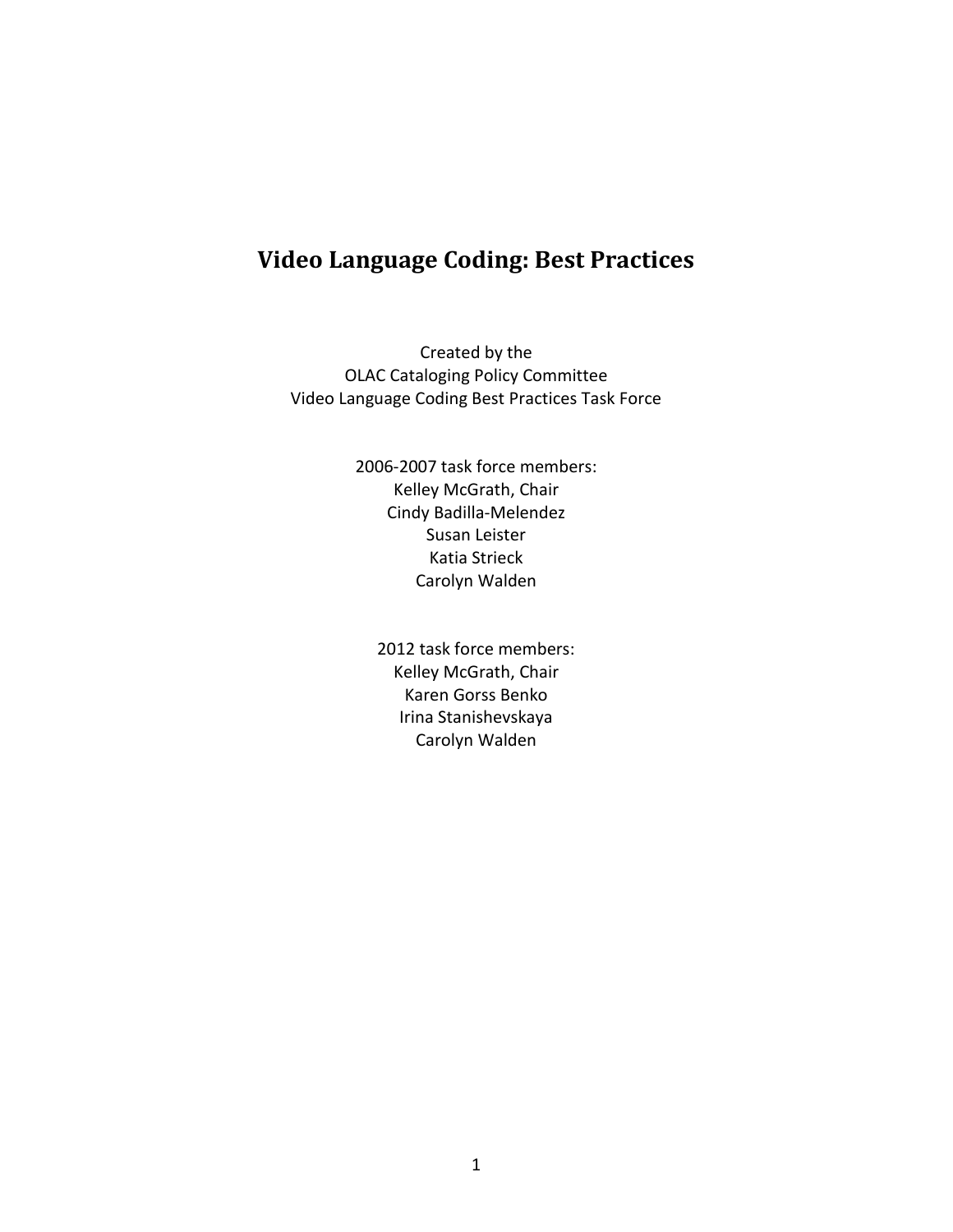# **Contents**

| Appendix 1: Changes Made to the MARC21 Format as a Result of the Work of This Task |
|------------------------------------------------------------------------------------|
|                                                                                    |
|                                                                                    |
| Function vs. Encoding Method for Subtitles and Captions on VHS and DVD 13          |
| Resources for Further Information on Subtitles and Captions on DVDs 14             |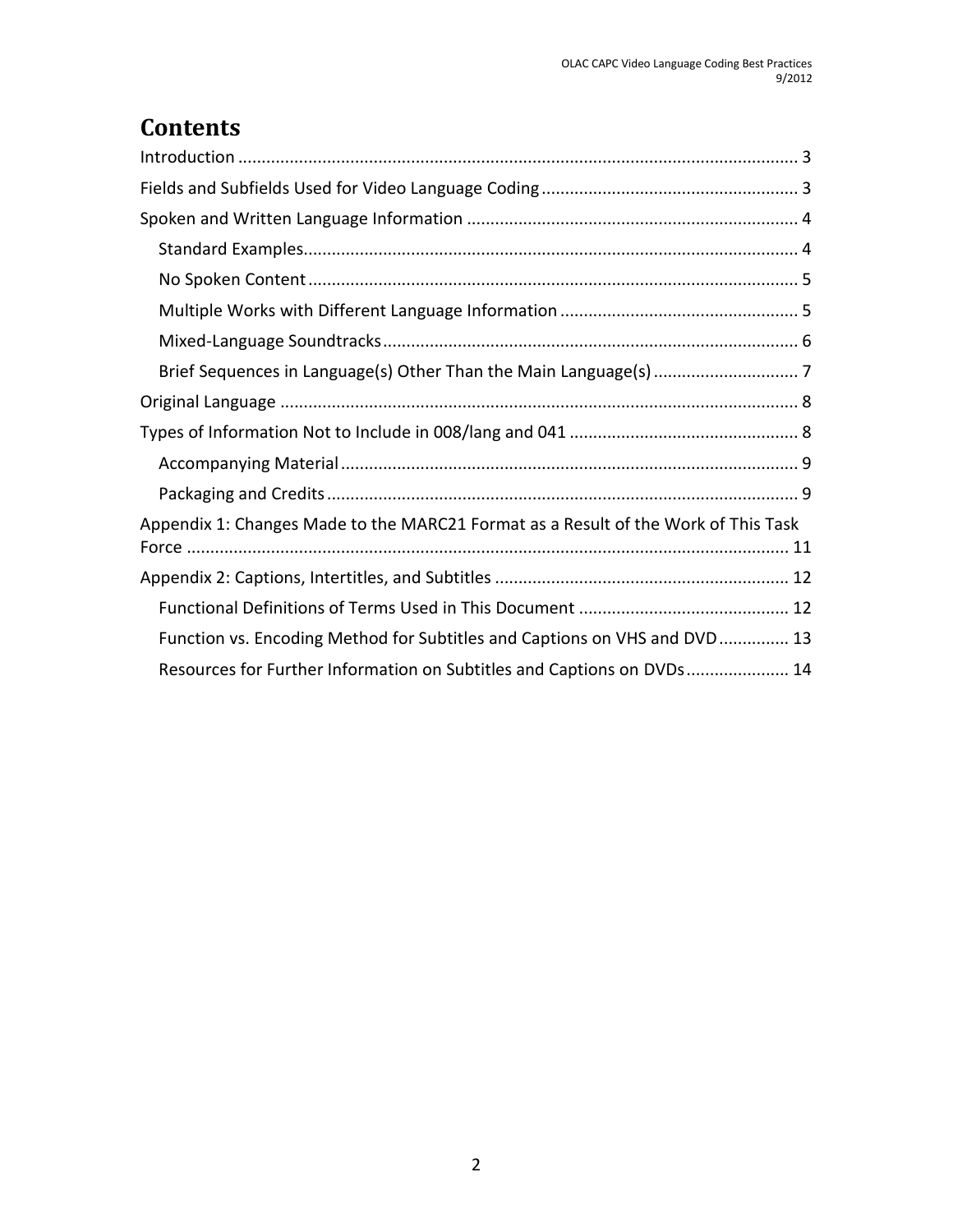# <span id="page-2-0"></span>**Introduction**

The 2006-2007 task force was charged with creating a set of best practices for coding MARC 008/lang and 041 language information for videos, especially DVDs, and with using that exercise to examine whether any changes could be made to the MARC21 format (coding or directions) that would improve access to the multiple types of language information found on videos. The work of that task force resulted in a number of changes to the MARC format, which are described in appendix 1. This current document, completed by the 2012 task force, provides guidance for coding video language information using the current MARC documentation.

Our recommendations are based on the following premises:

- 1. Coded language data is intended for use in retrieval, limiting, and sorting.
- 2. Coded language data does not need to describe all language-related information about an item that might be of interest to users. Coded language information can be expanded on and complemented by information in 546 free text language notes.
- 3. Coded language data should support the retrieval of the language(s) of the main work(s) on the item rather than the language(s) of supplementary and bonus materials.
- 4. Coded language data should support retrieval based on language(s) in which the item is usable rather than all language(s) that might be found in the item.
- 5. For moving image materials, patrons are most interested in retrieving, limiting, and sorting by the following types of language information:
	- Spoken, sung, or signed language of the main content
	- Written language of the main content (including subtitles, captions, and intertitles)
	- The original language of the work

## <span id="page-2-1"></span>**Fields and Subfields Used for Video Language Coding**

Fields and subfields recommended for routine use for videos are marked with an asterisk.

- \* 008 35-37/lang: Spoken, sung and signed languages
- \* 041 \$a: Spoken, sung and signed languages
- 041 \$b: Languages of summaries on containers
- 041 \$e: Languages of librettos
- 041 \$g: Languages of accompanying material
- \* 041 \$h: Original languages of main work(s)
- \* 041 \$j: Written languages, including subtitles, captions and intertitles

Note that 041 \$d, which is labeled as "sung or spoken text," is not used from moving image materials. It is primarily used for sound recordings.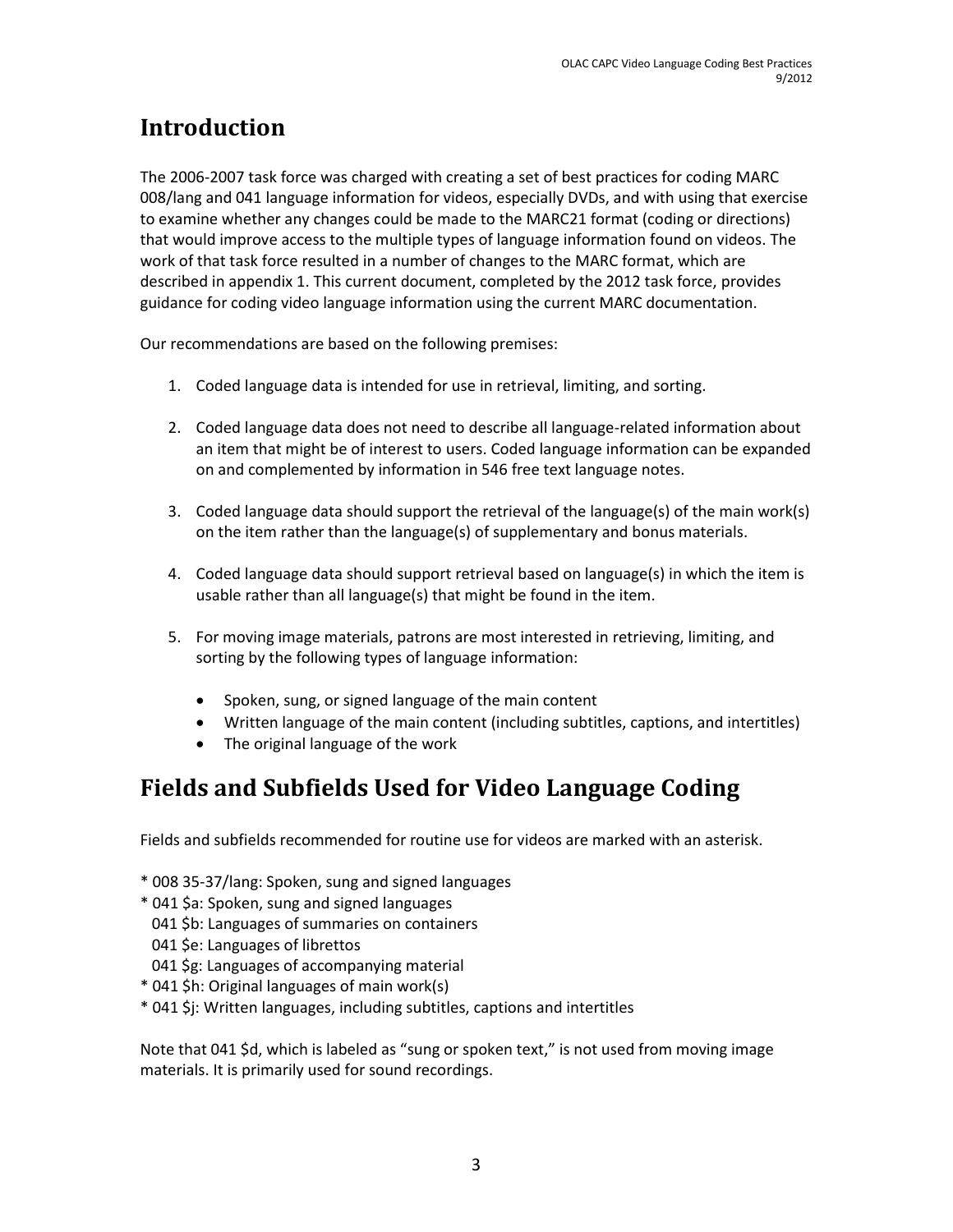## <span id="page-3-0"></span>**Spoken and Written Language Information**

Although current systems do not support granular searching of 041 subfields, we believe that coding spoken and written languages separately is important. By coding the data more explicitly now, it will be there to support future search systems. We recommend following the updated MARC21 documentation for moving images by coding 008/lang and 041 \$a only for spoken, sung or signed languages and using the MARC code zxx (no linguistic content) for videos with no spoken language. Use 041 \$j to code for written language, including intertitles, subtitles and captions. This will enable the separate retrieval of spoken and written languages when desired, as well as the creation of an index for "accessible in" languages that would include both 008/lang and 041 \$a plus 041 \$j.

### <span id="page-3-1"></span>*Standard Examples*

Original English dialogue; English packaging, menus, and credits

008/lang eng 041 0# \$a eng \$h eng

Original English dialogue; closed-captioned in English; English packaging, menus, and credits

008/lang eng 041 0# \$a eng \$j eng \$h eng 546 ## Closed-captioned.

Japanese language film; English subtitles; English packaging and menus

008/lang jpn 041 1# \$a jpn \$j eng \$h jpn 546 ## In Japanese with English subtitles.

Japanese language film; optional dubbed English soundtrack; optional English subtitles; English packaging and menus

008/lang jpn 041 1# \$a jpn \$a eng \$j eng \$h jpn 546 ## Japanese or dubbed English soundtrack; optional English subtitles.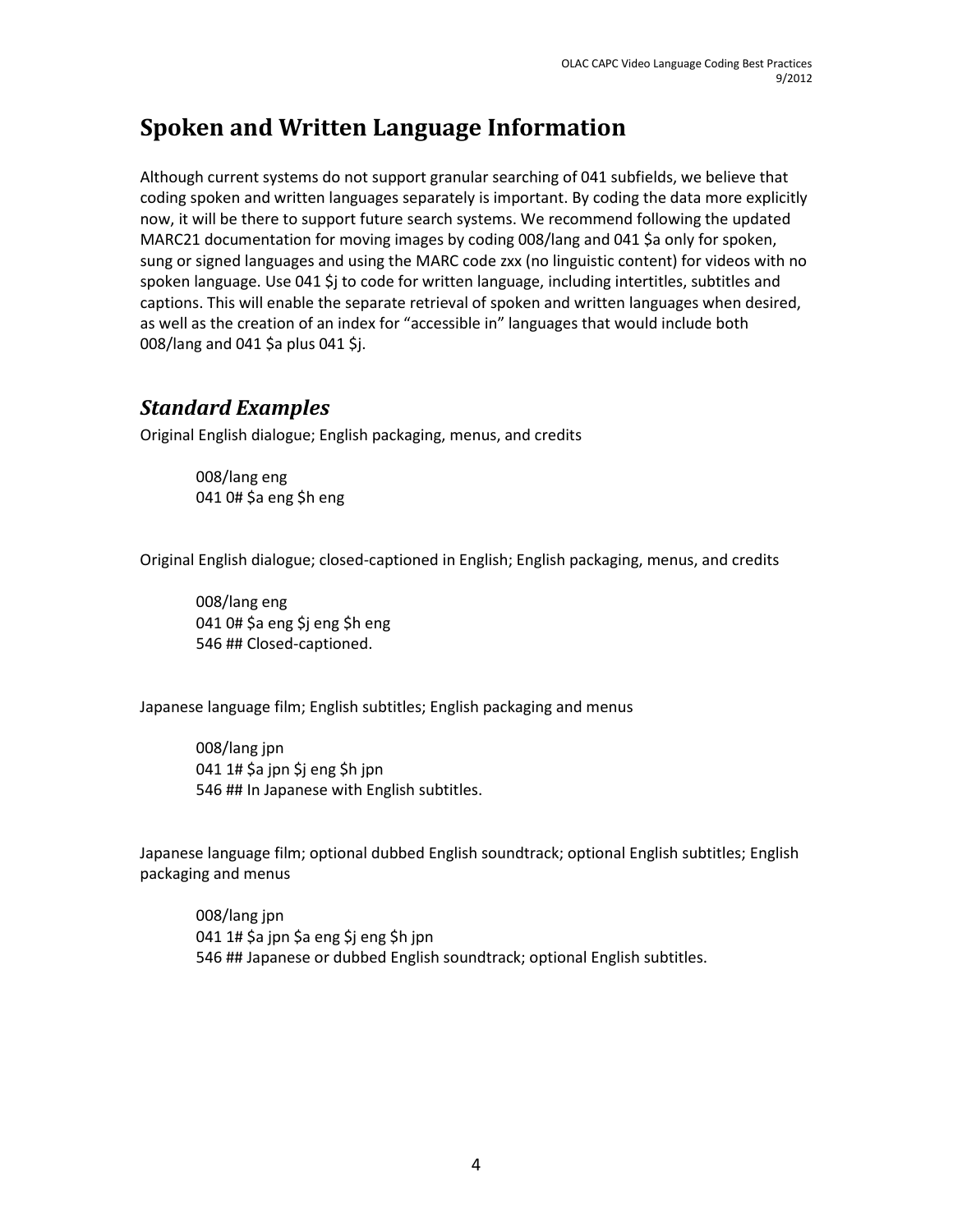German language opera; optional English, French, German, or Italian subtitles; English packaging and menus

008/lang ger 041 1# \$a ger \$j eng \$j fre \$j ger \$j ita \$h ger 546 ## Sung in German; optional English, French, German, or Italian subtitles.

English language film with English, French, or Spanish soundtracks; closed-captioned in English; optional subtitles in English, French, Spanish, Portuguese, Chinese, or Thai. English packaging and menus

008/lang eng 041 1# \$a eng \$a fre \$a spa \$j eng \$j chi \$f fre \$j por \$j spa \$j tha \$h eng 546 ## Closed-captioned; English or dubbed French or Spanish soundtrack; optional English, French, Spanish, Portuguese, Chinese, or Thai subtitles.

Recording of *The Bridge*, an opera performed in sign language, simultaneously sung in English

008/lang sgn 041 0# \$a sgn \$a eng \$h sgn 546 ## Performed with gestures, American Sign Language, a musical soundtrack, and in English.

### <span id="page-4-0"></span>*No Spoken Content*

Symphony performance; no spoken/sung language; credits in German; disc menu and packaging in English.

008/lang zxx

A Chaplin silent film on DVD with multiple subtitle tracks

008/lang zxx 041 1# \$a zxx \$j eng \$j chi \$j fre \$j kor \$j por \$j spa \$j tha \$h eng 546 ## Silent film with English intertitles and musical acc.; optional French, Spanish, Portuguese, Chinese, Thai, or Korean subtitles. Optional audio commentary track in English. Menus in English, Spanish or Portuguese.

### <span id="page-4-1"></span>*Multiple Works with Different Language Information*

Since 041 is a repeatable field, use separate 041 fields when needed for different works on one record.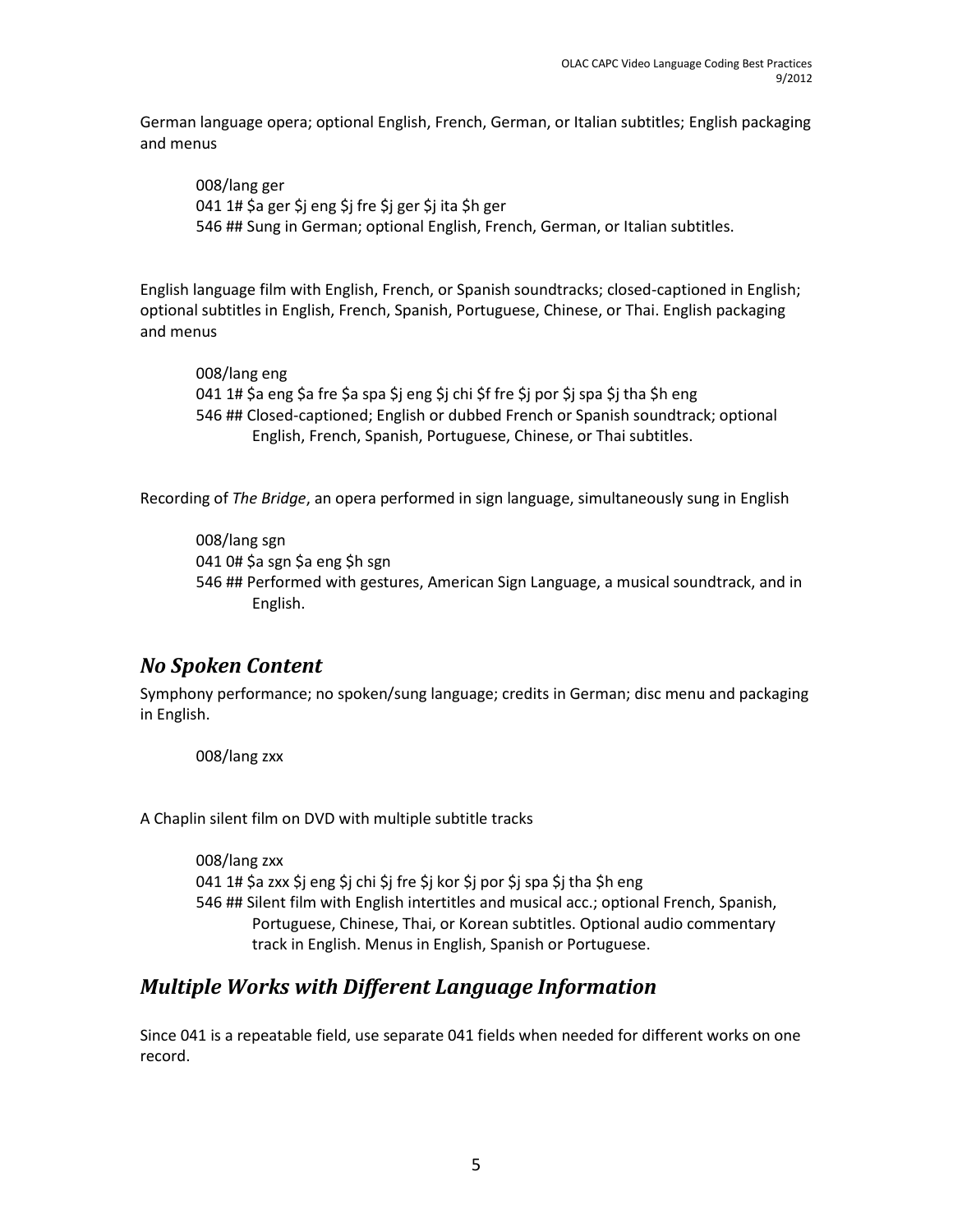*Shorts! Volume One : 15 Award-Winning Film Festival Shorts* 

008/lang eng 041 0# \$a eng \$j eng \$h eng 041 1# \$a dut \$j eng \$h dut 041 1# \$a dan \$j eng \$h dan 546 ## Selected movies are closed-captioned; soundtracks principally in English; The Chinese wall in Dutch with optional English subtitles; John and Mia in Danish with optional English subtitles.

Disc 2 of *The Wild West*. Includes the Italian film C'*è Sartana* (*Fistful of Lead*), dubbed in English, and the English language television feature *The Gunfighters*.

008/lang eng 041 1# \$a eng \$h ita 041 0# \$a eng \$h eng 546 ## Fistful of lead dubbed in English. The gunfighters in English.

### <span id="page-5-0"></span>*Mixed-Language Soundtracks*

When substantial portions of a video are in more than one language, code for all substantial languages present.

An Algerian DVD that is a clear mixture of French and Arabic. The characters often switch between the two languages within a sentence and depending on whom they are talking to use either French or Arabic. No subtitles.

008/lang ara [since the package and credits were in Arabic] 041 0# \$a ara \$a fre \$h ara \$h fre 546 ## Dialogue consists of a mixture of Arabic and French.

*Europa Europa* is primarily in German and Russian, but has some parts in Hebrew and Polish. This example illustrates both handling more than one primary language and omitting those languages that occur only briefly.

008/lang ger 041 1# \$a ger \$a rus \$j eng \$j fre \$j spa \$h ger \$h rus 546 ## Filmed in German and Russian, with brief sequences in Hebrew and Polish. Optional subtitles in English, French, or Spanish. Closed-captioned in English. *(noting the Hebrew and Polish sequences in 546 is optional)* 

Because of the inability to mark a mixed-language soundtrack in MARC, sometimes users searching by spoken language will retrieve videos that are not usable to monolingual speakers of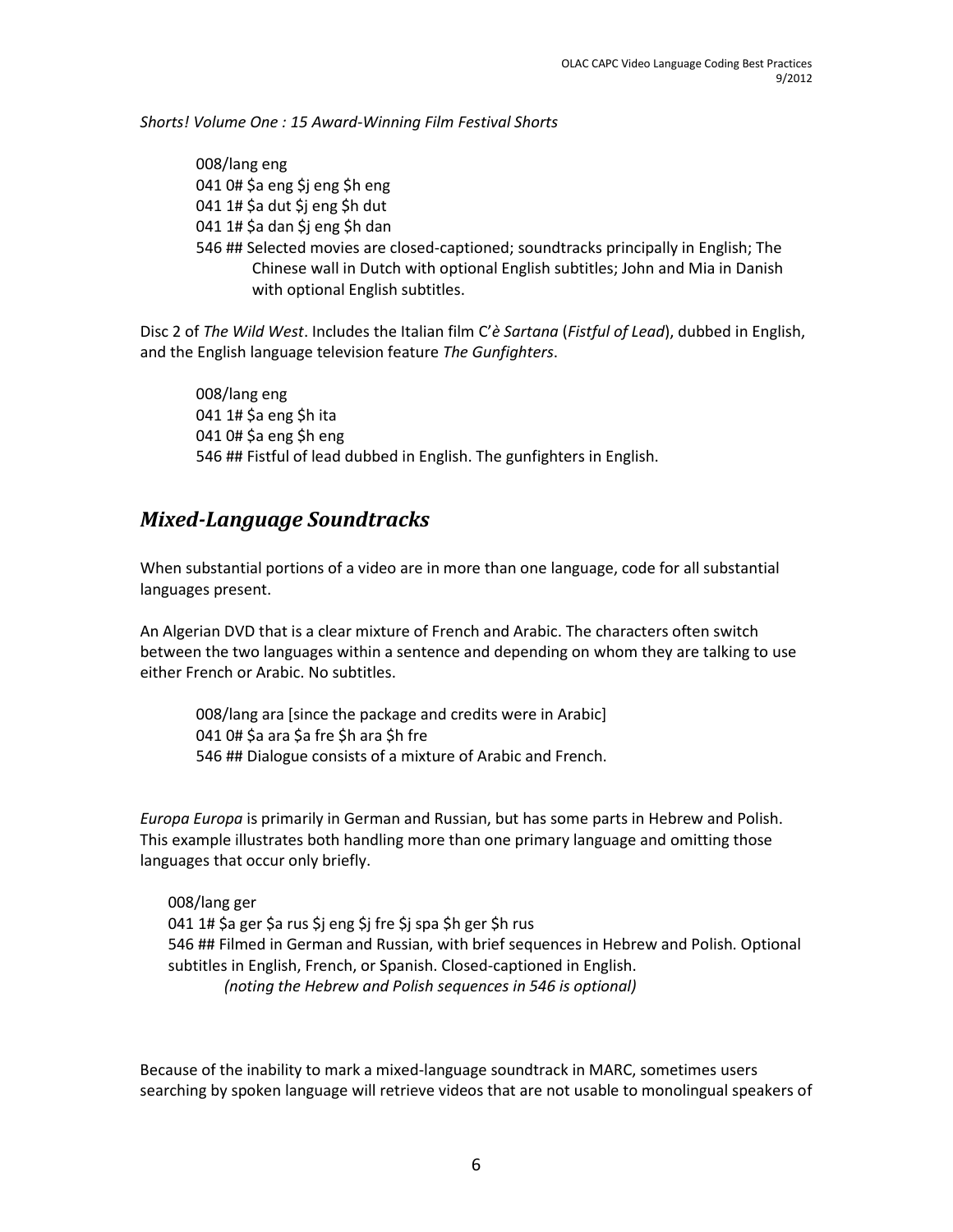languages coded in 008/lang and 041 \$a. In the examples of *Joyeux Noel* and a hypothetical DVD below, both have the same information in 008/lang and 041 \$a, but only the second example is useful to a monolingual speaker of French or German. There is no alternative that would compensate for this problem in the existing MARC language coding structure nor are there existing user interfaces that are sophisticated enough to deal with these distinctions.

*Joyeux Noel*. Soundtrack of DVD and original film in English, French, and German; optional English, Spanish, or Portuguese subtitles.

008/lang fre 041 1# \$a fre \$a eng \$a ger \$j eng \$j por \$j spa \$h fre \$h eng \$h ger 546 ## Soundtrack in a mixture of French, English and German; optional English, Spanish, or Portuguese subtitles.

A hypothetical DVD of a French film that has optional English, French, or German soundtracks and English, Spanish, or Portuguese subtitles.

008/lang fre 041 1# \$a fre \$a eng \$a ger \$j eng \$j por \$j spa \$h fre 546 ## French, English, or German soundtracks; optional English, Spanish, or Portuguese subtitles.

### <span id="page-6-0"></span>*Brief Sequences in Language(s) Other Than the Main Language(s)*

Code lang/041 for languages which are substantial and which the intended audience needs to be able to understand to use the item. Include brief or subsidiary languages in 546 if thought important.

The Internet Movie Database often lists all languages (see their record for *The Godfather* at [http://www.imdb.com/title/tt0068646/\)](http://www.imdb.com/title/tt0068646/), even from brief sequences; DVD packages tend to list soundtracks by the language(s) of the intended listener (except in the case of originally multilingual films described in the previous section). The latter approach is more useful for most users of library catalogs.

*The Godfather* is primarily in English, but has a few Italian and Latin sequences.

008/lang eng 041 0# \$a eng \$j eng \$h eng *(ignore the Italian and Latin for coding purposes)* 546 ## In English with brief sequences in Italian and Latin with English subtitles. *(noting the Italian and Latin sequences in 546 is optional)* 

NOT: 041 0# \$a eng \$a ita \$a lat \$j eng \$h eng \$h ita \$h lat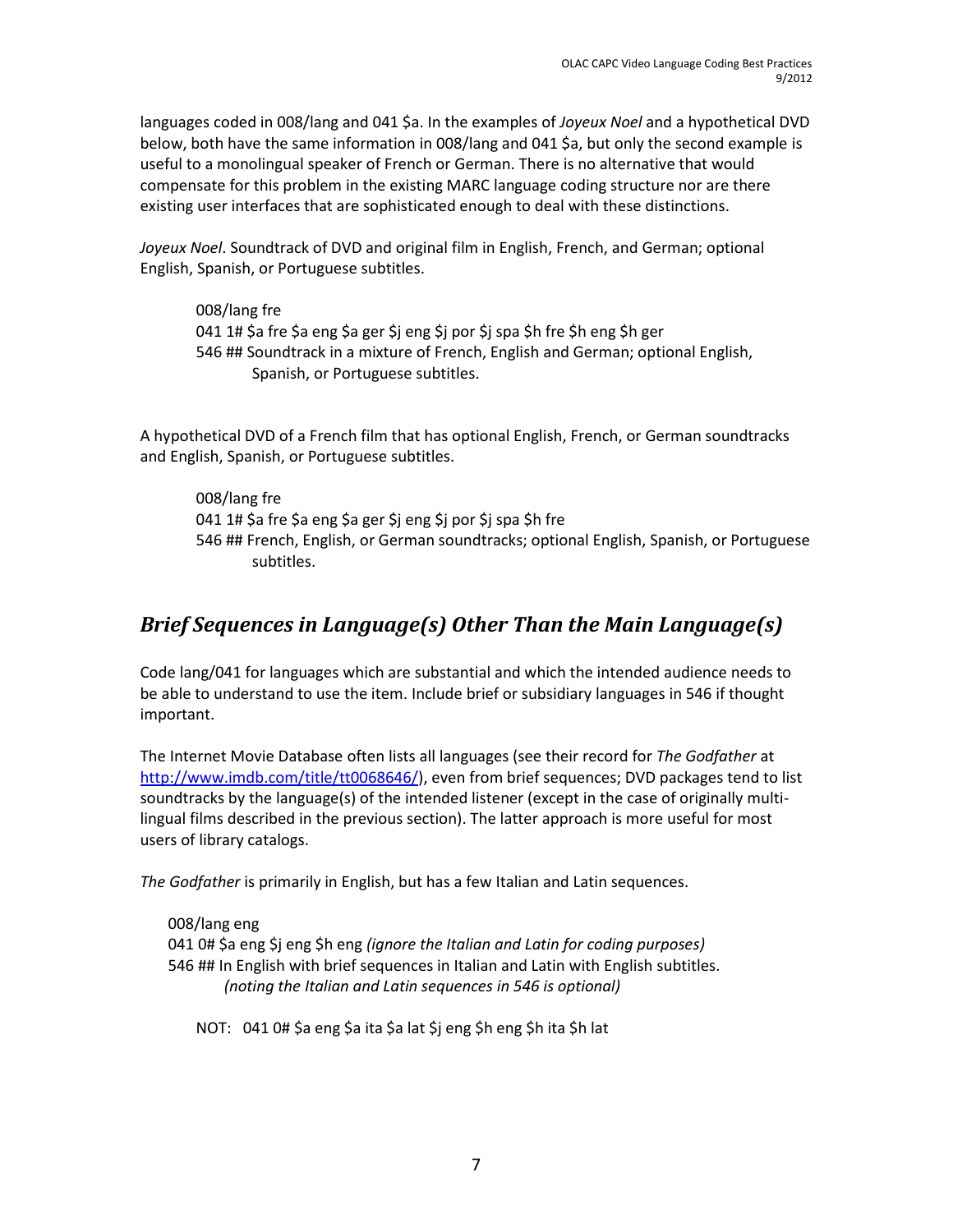# <span id="page-7-0"></span>**Original Language**

Users are often interested in films that were originally in French, Spanish, Arabic or some other language. The usage of 041 \$h was broadened in 2011 to allow its optional use whether or not the resource is or contains a translation. This enables catalogers to record 041 \$h for a monolingual video issued in its original language, such as the Spanish language video of a movie originally filmed in Spanish shown below. This would also enable libraries to develop a separate index for 041 \$h that would search only for the original language of films and television programs.

008/lang spa 041 0# spa \$h spa

Use \$h for the original language regardless of whether that language content was spoken, sung, signed or written. The example on page 5 of a Chaplin silent film includes 041 \$h eng for the original English intertitles. The *Bridge* example on the same page shows the use of 041 \$h sgn for the original sign language.

# <span id="page-7-1"></span>**Types of Information Not to Include in 008/lang and 041**

- Packaging language(s) (disc or tape label, container, disc menu)
- Special feature language information (audio commentary tracks on DVDs, spoken and written languages on special features)
- Credits
- Accompanying material (e.g. guides, booklets)

Although the language of summaries on containers can be recorded in 041 \$b, there is rarely any utility in doing so.

In an ideal world, one might code for special feature language options, but we do not recommended coding these languages for two reasons. (1) Due to the lack of sufficiently granular parsing in the 041 field, these languages cannot be distinguished from the language(s) of the main content. (2) Situations in which one could imagine patrons using this information for searching or limiting rather than for informational purposes while looking at a record are rare and do not justify the effort to create and code separate subfields for the language(s) of special features.

The language(s) of accompanying material can be explicitly coded in 041 \$g (defined as language code of accompanying material other than librettos, or scripts or accompanying sound for visual materials) when the material is considered significant. It is not clear when this would be useful for searching or retrieval. Unlike musical recordings, few videos have significant accompanying material and, in practice, this subfield generally does not seem to be recorded if both the accompanying material and the video are in English. It seems unlikely that most users would want to search separately for videos with accompanying material in a certain language (although it might be useful contextual information once they are looking at an individual record) nor that we would have enough data in such an index to support a useful search option. We are also concerned about the historical use of \$h (language code of original and/or intermediate translations of text) after \$g, although it appears to be rarely used for moving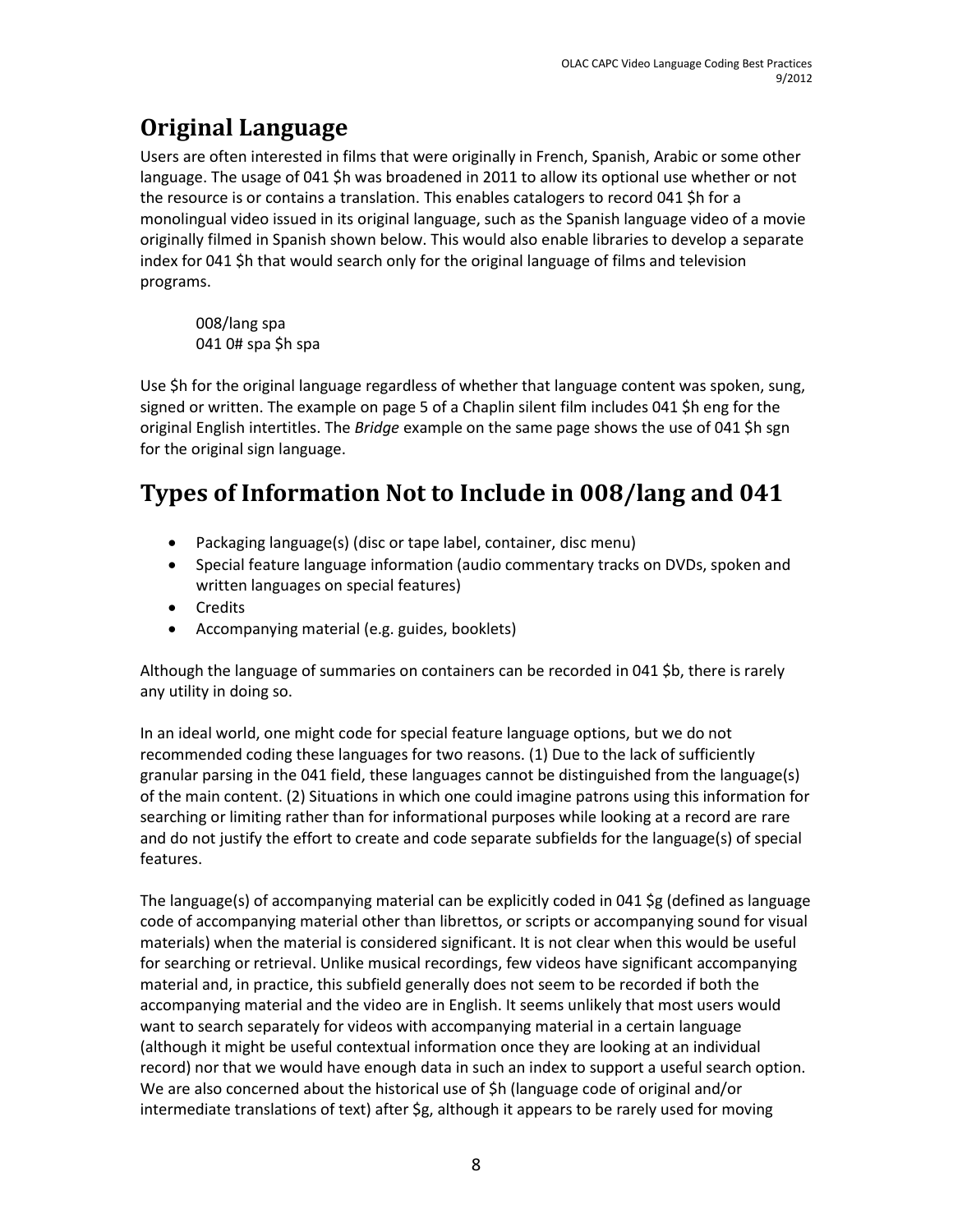image materials, because it decreases the ability to use \$h to help determine the original language of the main material.

If deemed important, include the language of accompanying material in a note, but do not record it in coded form in 041. However, coding \$g is unlikely to produce any negative impacts. Optionally, at the discretion of the cataloging agency, use \$g for accompanying material.

### <span id="page-8-0"></span>*Accompanying Material*

Hypothetical Japanese film from Criterion Collection; Japanese language film with English subtitles and substantial booklet of criticism about the film in English translated from German

Best practice recommendation:

008/lang jpn 041 1# \$a jpn \$j eng \$h jpn 546 ## Japanese soundtrack; optional English subtitles. Include the booklet in 300 \$e as accompanying material or describe it in a note. Optionally, mention language information about the booklet in a note.

Libraries wishing to explicitly code the language of the booklet should use

008/lang jpn 041 1# \$a jpn \$j eng \$h jpn \$g eng 546 ## Japanese soundtrack; optional English subtitles. Booklet in English. Include the booklet in 300 \$e as accompanying material or describe it in a note. Mention language information about the booklet in a note.

### <span id="page-8-1"></span>*Packaging and Credits*

Swedish film that has been dubbed into English; credits (except for title) still in Swedish. Packaging and menus in English.

008/lang eng 041 1# \$a eng \$h swe 546 ## Dubbed in English; credits in Swedish.

*Our Daily Bread*. No spoken dialogue, no intertitles, no subtitles; English credits, menus, and packaging; originally produced in Germany.

008/lang zxx 546 ## English language-credits version of a German film without dialogue.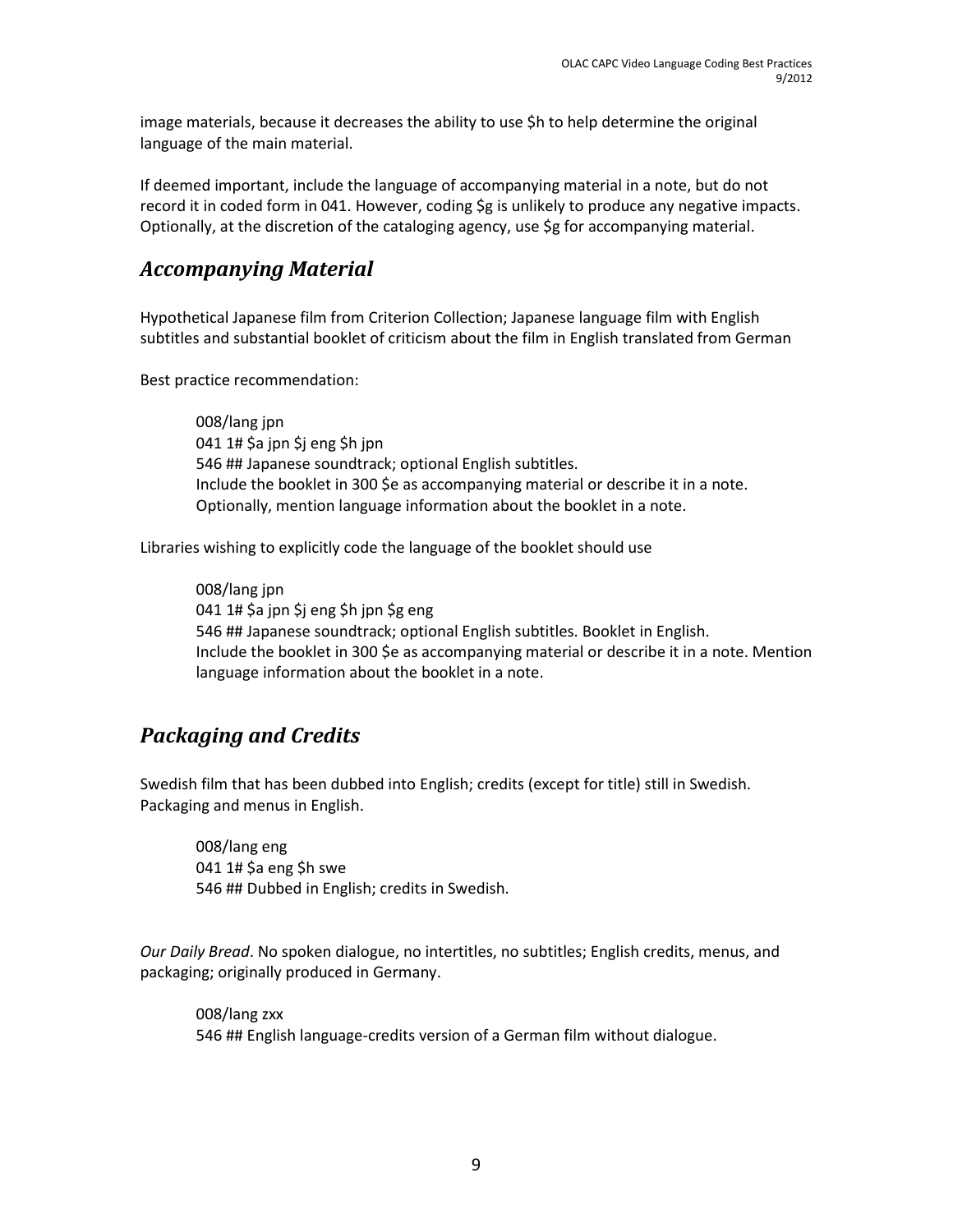*Il Cerchio = The Circle*. Edizione italiana. Farsi soundtrack (original Farsi); English subtitles; Italian credits on screen.

008/lang per 041 1# \$a per \$j eng \$h per 546 ## Farsi soundtrack with English subtitles. Onscreen credits in Italian.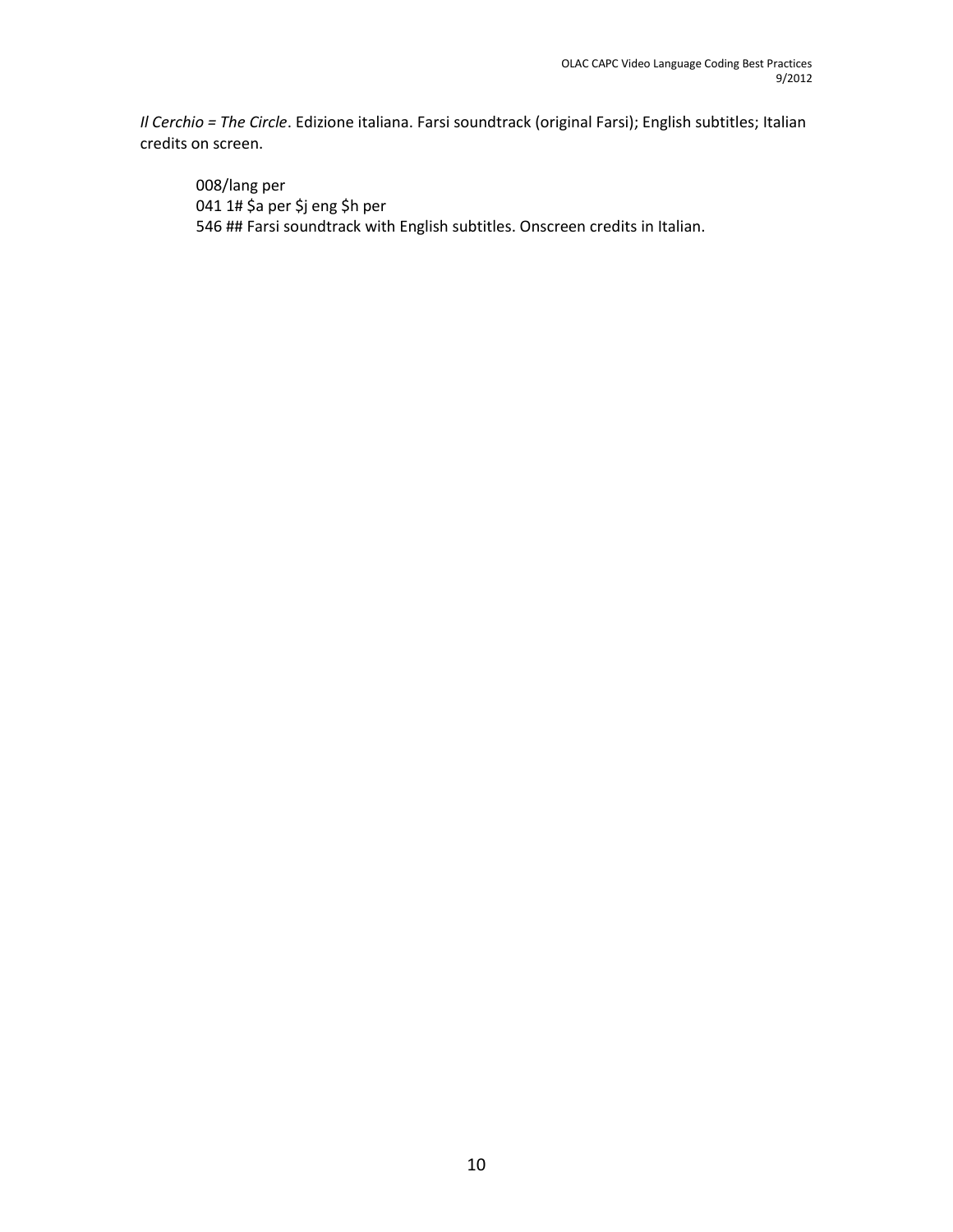## <span id="page-10-0"></span>**Appendix 1: Changes Made to the MARC21 Format as a Result of the Work of This Task Force**

From 2008 to 2011, OLAC proposed several changes to the MARC21 format to enable accurate coding of the types of language information that we have identified as important. The changes are summarized here.

- 1. The instructions for 008/lang and 041 \$a for moving images were revised to limit their use to spoken and signed language. This supports the ability to search spoken and written languages separately. The former definition of 008/lang and 041 \$a for moving images created ambiguous data because it did not accurately distinguish between spoken and written language. The old definition seemed to be intended to code the "main" language of the item, reverting to written language if there is no spoken language.
- 2. A new subfield \$j was created for written languages on moving image materials, including intertitles, subtitles and captions.
- 3. The definition of 041 \$h was narrowed so that subfield is used only for the original language(s) of the main work and loosened so that these original language(s) can optionally be recorded here whether or not a translation is involved.

In order to narrow the definition, several other types of language information that were previously recorded in 041 \$h have been moved to new subfields.

The new definition of 041 \$h excludes languages of intermediate translations. These rarely, if ever, occur in moving image formats, but if they do occur are now to be recorded in the new subfield 041 \$k. 041 \$k is defined as containing "Language code(s) for an intermediate language between the original and the current translation, where the resource was translated from an intermediate language other than the original."

The definition was also narrowed to exclude original languages for things other than the main content. Two new subfields were defined for other types of original languages:

\$m - Language code of original accompanying materials other than librettos (R) The subfield follows the related subfield \$b or \$g.

\$n - Language code of original libretto (R)

The subfield follows the related subfield \$e.

These are also unlikely to be used in most moving image cataloging. They are mostly used by the music cataloging community and could potentially be applied to videos of musical performances. For example: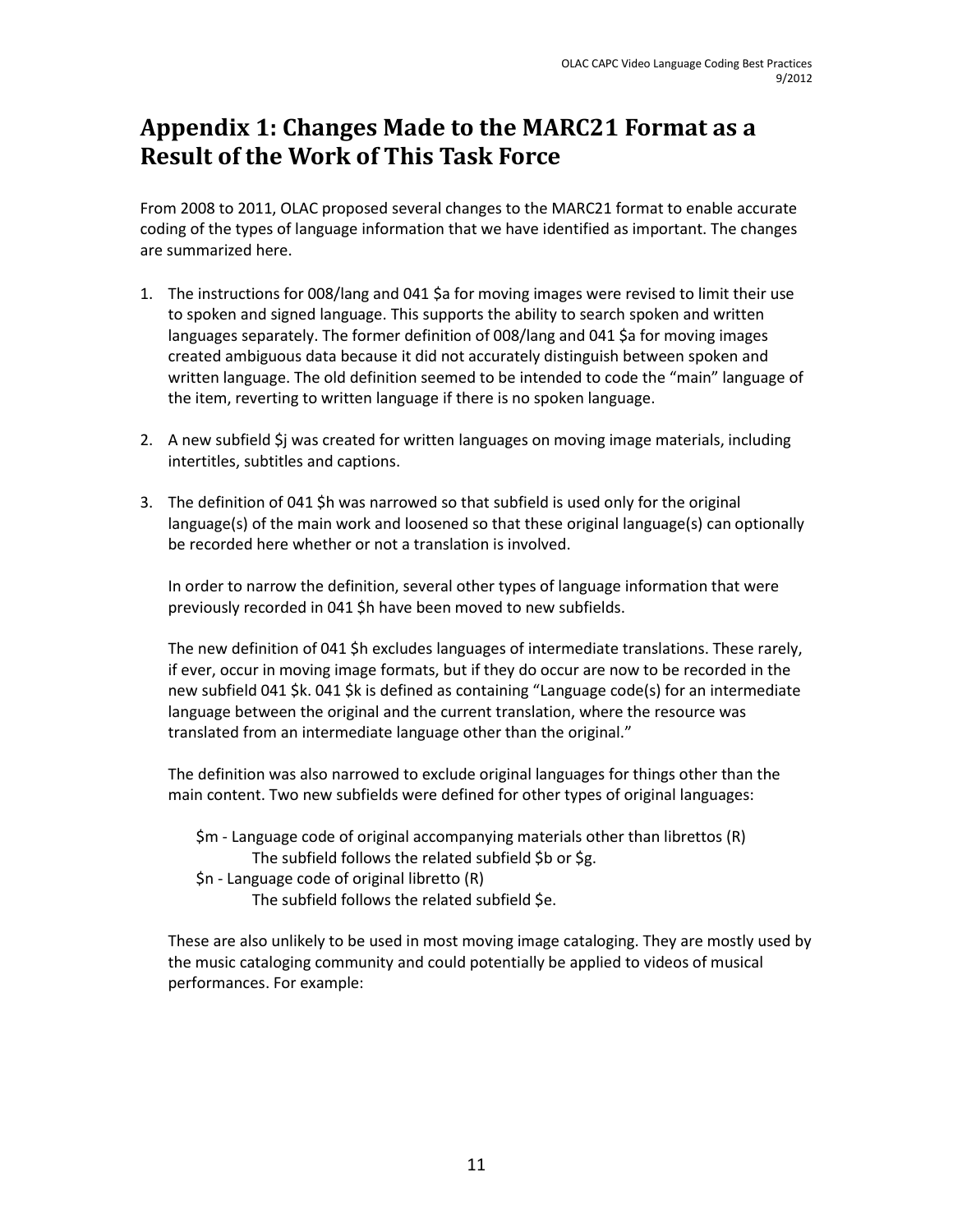Video of an opera sung in French, original opera in Italian; libretto in English, French, German, and Italian; liner notes in English, French, German, and Italian but liner notes known to be originally written in German.

008/lang fre 041 1# \$a fre \$h ita \$e eng \$e fre \$e ger \$e ita \$n ita \$g eng \$g fre \$g ger \$g ita \$m ger

For most purposes, the simpler version below with the information about the libretto and liner explained in notes to the extent thought important suffices.

008/lang fre 041 1# \$a fre \$h ita

Optionally, at the discretion of the cataloging agency, record the languages of accompanying material, but omit \$n and \$m.

008/lang fre 041 1# \$a fre \$h ita \$e eng \$e fre \$e ger \$e ita \$g eng \$g fre \$g ger \$g ita

We recognize that the reuse of 041 \$h is not an optimal solution since some existing data in 041 \$h represents languages other than the original language of the work. However, our initial proposal for a new subfield in 041 for original language was rejected. It is also possible to bring out original language with local genre-form terms as recommended by OLAC's best practices for moving images and Library of Congress Genre-Form Thesaurus (LCGFT) [\(http://www.olacinc.org/drupal/capc\\_files/LCGFTbestpractices.pdf\)](http://www.olacinc.org/drupal/capc_files/LCGFTbestpractices.pdf), but the Library of Congress will not include non-genre information, such as language information, in its official genre-form terms. In the future, the most appropriate place for original language information may be in a FRBR-based Work-Primary Expression record as discussed by OLAC's Moving Image Work-Level

Records Task Force in part one of their report [\(http://www.olacinc.org/drupal/?q=node/27\)](http://www.olacinc.org/drupal/?q=node/27). In current systems, it is necessary to record original language in the bibliographic record in order for it to be useful.

## <span id="page-11-0"></span>**Appendix 2: Captions, Intertitles, and Subtitles**

## <span id="page-11-1"></span>*Functional Definitions of Terms Used in This Document*

Intertitles: Generally associated with silent films, intertitles usually appear as separate frames containing written dialogue or other information to aid in comprehension.

Subtitles: Subtitles are text, usually appearing at the bottom of the screen, that provides a translation or transcription of spoken dialogue. Intended for viewers who can hear the soundtrack, subtitles are usually used for translations of foreign language films.

Captions: Captions are similar to subtitles, but also include contextual clues for viewers who cannot hear the soundtrack, such as identification of the speaker when it's not clear from the action on screen, and sounds, such as explosions or phones ringing.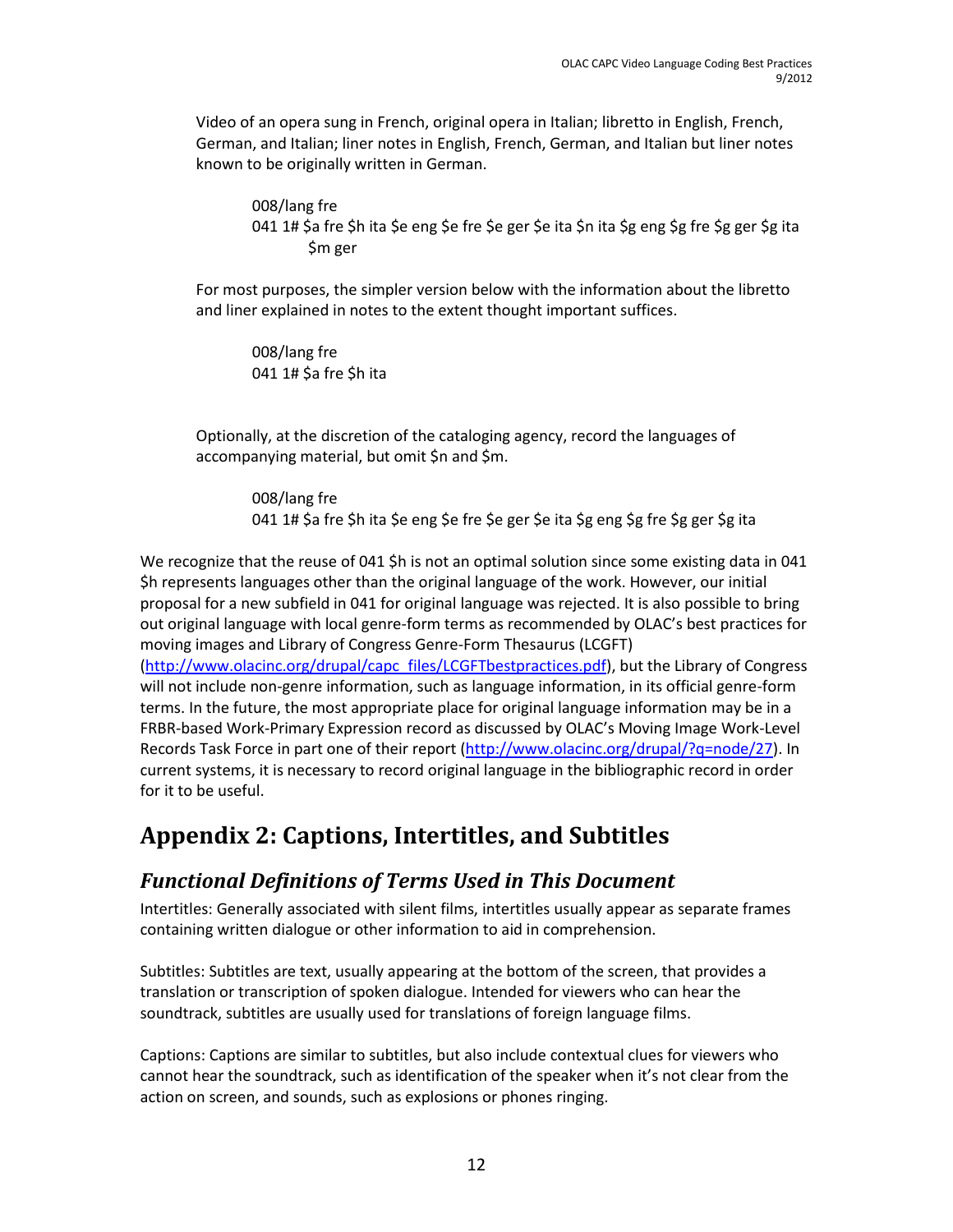## <span id="page-12-0"></span>*Function vs. Encoding Method for Subtitles and Captions on VHS and DVD*

The encoding format refers to the technical means of communicating textual information to the viewer. For VHS videos there is generally a 1:1 correspondence between the function and the encoding format of captions and subtitles.

| <b>VHS</b>          | Function | Encoding format                                                                                                                                                                                 |
|---------------------|----------|-------------------------------------------------------------------------------------------------------------------------------------------------------------------------------------------------|
| Closed-<br>captions | Caption  | Embedded in video signal. Requires hardware (line-23 decoder in<br>VCR and in TV; included in all U.S. TVs 13" and over manufactured<br>since July 1993). Disappear when tape is fast-forwarded |
| Open-captions       | Caption  | Imprinted on the tape; usually look blocky like closed-captions, but<br>cannot be turned off and do not disappear when tape is fast-<br>forwarded                                               |
| Subtitles           | Subtitle | Imprinted on the tape; cannot be turned off                                                                                                                                                     |

Unfortunately, for DVDs there is not a 1:1 correspondence. Sometimes there is no practical way to tell if optional subtitles are functioning purely as subtitles or have the additional information necessary to function as captions.

| <b>DVD</b>                                                            | Function                                                                                                                                                                                                                                              | <b>Encoding format</b>                                                                                                                                                                                                                                                                                                                                                                                                                                                                                                |
|-----------------------------------------------------------------------|-------------------------------------------------------------------------------------------------------------------------------------------------------------------------------------------------------------------------------------------------------|-----------------------------------------------------------------------------------------------------------------------------------------------------------------------------------------------------------------------------------------------------------------------------------------------------------------------------------------------------------------------------------------------------------------------------------------------------------------------------------------------------------------------|
| Closed-captions                                                       | Caption                                                                                                                                                                                                                                               | Embedded in video signal. Requires line-23<br>decoder in DVD player or drive and in TV<br>(included in all U.S. TVs 13" and over<br>manufactured since July 1993). Not all DVD<br>players or drives, especially older models,<br>include the necessary decoder. In addition, the<br>way the DVD has been encoded can interact<br>with particular hardware and software<br>configurations, such that the line-23 captions<br>do not work (some captions will play on a<br>stand-alone DVD player with TV, but not on a |
|                                                                       |                                                                                                                                                                                                                                                       | computer DVD drive or vice versa)                                                                                                                                                                                                                                                                                                                                                                                                                                                                                     |
| Open-captions                                                         | Caption                                                                                                                                                                                                                                               | Cannot be turned off; may be encoded as part<br>of the film image                                                                                                                                                                                                                                                                                                                                                                                                                                                     |
| Subtitles                                                             | Subtitle                                                                                                                                                                                                                                              | Cannot be turned off; may be encoded as part<br>of the film image                                                                                                                                                                                                                                                                                                                                                                                                                                                     |
| Optional subtitles                                                    | Subtitle                                                                                                                                                                                                                                              |                                                                                                                                                                                                                                                                                                                                                                                                                                                                                                                       |
| Optional subtitles<br>for the deaf and<br>hard of<br>hearing/captions | <b>Caption (Sometimes</b><br>referred to by publishers<br>as SDH, "subtitles for the<br>deaf and hard of<br>hearing," or "English<br>captions." Sometimes<br>called "English subtitles"<br>even though captioning<br>information is also<br>included) | Digital subpicture bitmap overlay (not possible<br>on VHS; usually turned on or off from the disc<br>menu or remote, but sometimes hard-coded<br>by the DVD producer so that they cannot be<br>turned off)                                                                                                                                                                                                                                                                                                            |